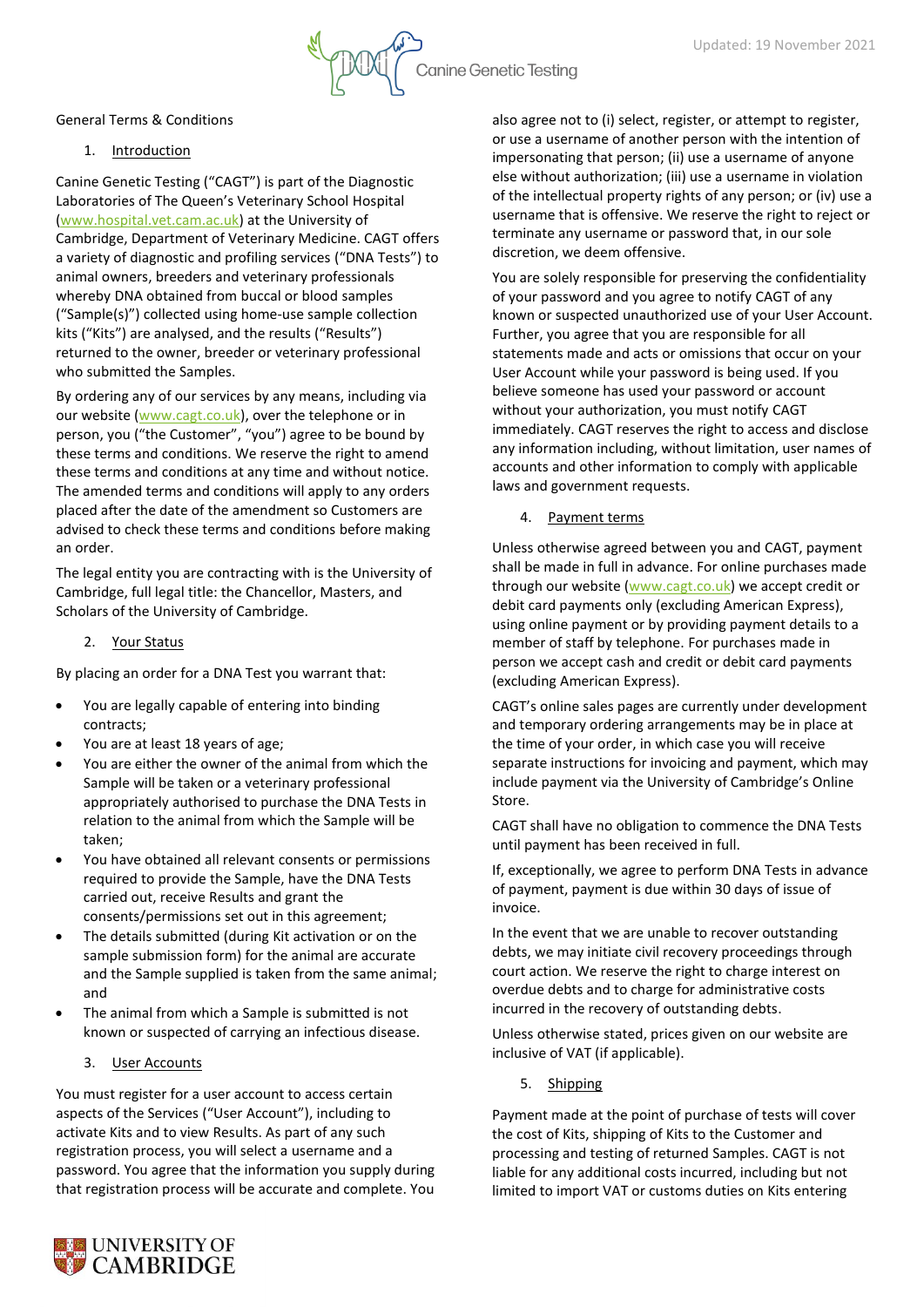

non-UK countries; postage or shipping costs to return Kits to CAGT; or import taxes on Kits entering the UK where they are incurred because the Customer has not followed explicit instructions regarding the return of Kits e.g. incorrectly filling in CN22 customs form.

## 6. Order cancellation and refunds

Customers have the right to cancel their order in full or in part at any point and for any reason. In doing so Customers are entitled to a refund of the amount they paid less any reasonable costs incurred by CAGT or its subcontractors for Kits, postage and any Sample processing costs already incurred by CAGT or its subcontractors. Refunds shall be issued within 10 working days.

Where Customers are "consumers" within the meaning of the Consumer Contracts (Information, Cancellation and Additional Charges) Regulations ("the Regulations"), Customers acknowledge that CAGT will, unless instructed otherwise, perform the DNA Tests as soon as possible and accordingly Customers rights to cancel under the Regulations are limited.

CAGT may cancel your order and terminate this agreement if you fail to comply with any of its terms. CAGT may further cancel your order and terminate this agreement at any time for any reason. If CAGT terminates this agreement as a result of your failure to comply with its terms, any refund shall be at CAGT's sole discretion. If CAGT terminates this agreement for any other reason, CAGT shall provide a full refund to you within 10 working days.

7. Retention of biological material

Subject to clause 8 below, by sending a Sample to CAGT you transfer ownership of the Sample to CAGT with effect from receipt by CAGT. You consent to the use of the Sample by CAGT, the Kennel Club Genetics Centre or other collaborators, both at the University of Cambridge and at any other institution or organisation, with regards to ongoing research into animal health and diseases ("Research"), whether a DNA Test is performed or not. You also consent to the use of the Results for the same purposes. You hereby agree to indemnify CAGT and the University of Cambridge against any claims by a third party against CAGT that a Sample has been used without the necessary consents or permissions having first been obtained from all necessary parties. The results of any Research will be published on an anonymous basis i.e. animals and owners will not be named. CAGT shall have no obligation to return or to store any Sample received.

# 8. Laboklin/Subcontracting

CAGT uses a sub-contractor, LABOKLIN GmbH & Co. KG ("Laboklin"), to perform some DNA Tests on CAGT's behalf. The Customer understands that for all tests that are marked "Service provided by Laboklin", Laboklin acts as a subcontractor and will undertake some or all of the following: sending Kits to and receiving them from the

Customer, performing the purchased testing and interpreting the Results and reporting the Results to CAGT. The Customer understands that CAGT and Laboklin will share with one another relevant information pertaining to these samples and tests to facilitate the testing, including Customer name and address, dog name and other details, and Results.

By submitting a Sample to Laboklin, you agree to transfer its ownership to Laboklin with effect from receipt by Laboklin. Laboklin will use the Sample for the analysis and may store the residual DNA for up to 5 years and will make it available for ordering additional DNA tests by the original ordering party only. Results and stored Samples may be used for research in which case, findings of any research will be published on an anonymous basis. Laboklin shall have no obligation to return or to store any Sample received. Laboklin may also share and/or transfer ownership of Samples and Results with the parties listed at clause 7 for the research purposes listed in clause 7.

Laboklin shall not be liable for any delay in, or failure of performance caused by the Sample being unusable or contaminated; the Customer's failure to complete the submission form fully and accurately and attach it safely to the correct Sample; shortage of Laboklin's personnel due to circumstances beyond Laboklin's control; or any other event outside Laboklin's reasonable control.

CAGT may employ any other sub-contractor to perform all or any of its obligations under this agreement.

9. Non-conformance

You must notify CAGT, in writing, within 6 months of receiving a Result of any concerns regarding the validity or accuracy of said Result. Failure to do so shall imply that the testing service and Result has been accepted without qualification.

#### 10. Delivery of Results

CAGT does not guarantee that any Result shall be issued within a specific timeframe; the suggested delivery times are meant only as a guide.

# 11. Customer confidentiality and data protection

You accept that all Results which fall into a scheme listed in the 'Registry Reporting' tab under 'Resources' will be made available to the specified registry for publication [\(www.cagt.co.uk/registry-reporting/\)](https://www.cagt.co.uk/registry-reporting/); only information pertaining to the animal (name, registration number and test result) will be shared. In normal circumstances we will not disclose to any third party not part of a relevant scheme any information about a customer or their animal, either given by the customer, or revealed by DNA Tests.

Results will be retained by ourselves for research purposes as described above and as a record of the fulfilment of our contract with you.

For more information about how we handle your personal